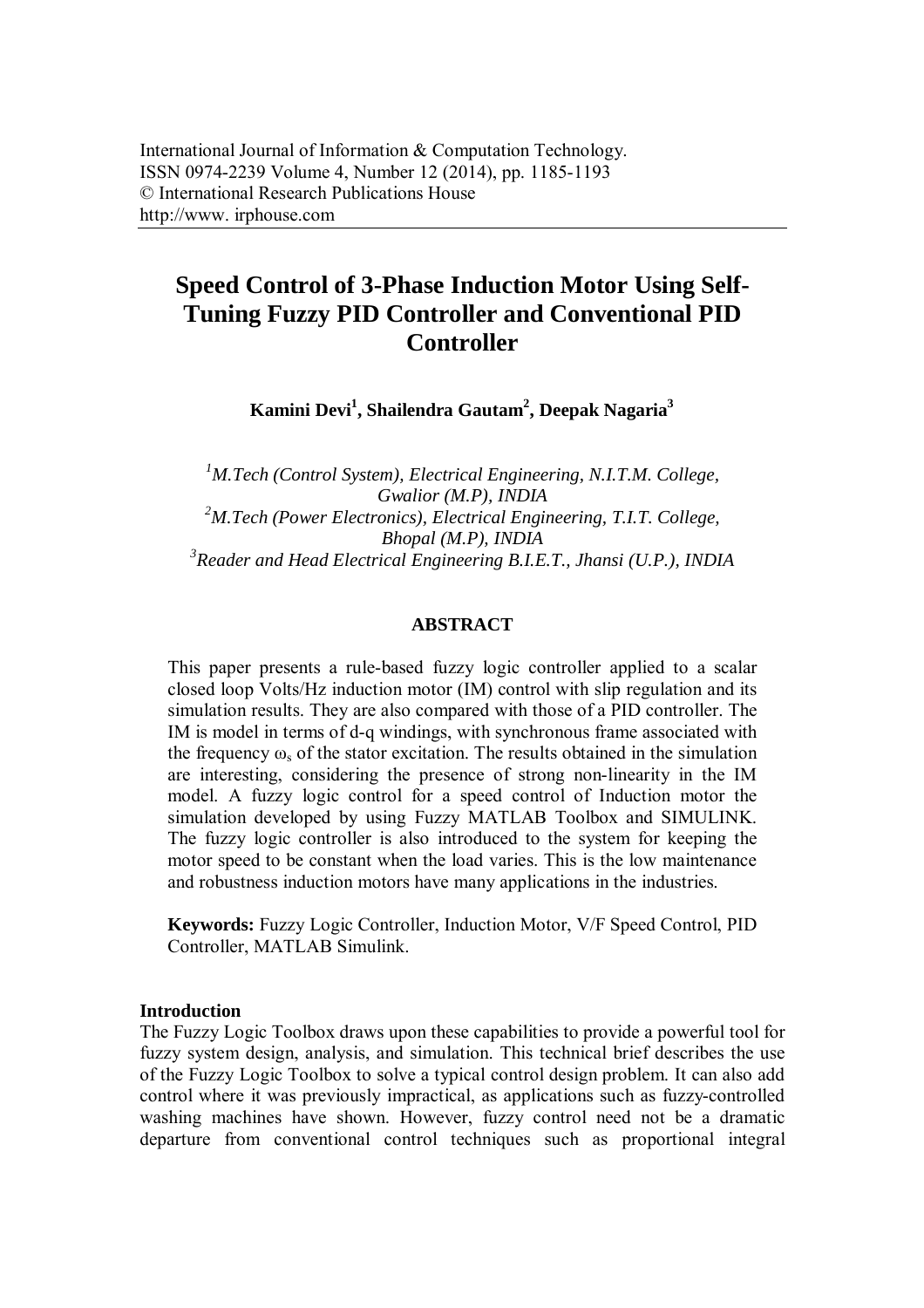derivative (PID) feedback systems This paper will focus only on FLC techniques and the comparison with the classical PID controller. [1, 2]



**Fig1: basic block diagram of speed control of induction motor using FLC**

#### **Fuzzy Logic Controller:**

MATLAB Fuzzy logic Toolbox is use to design fuzzy logic controller. Basically, the Fuzzy Logic controller consists of four basic components: fuzzification, a knowledge base, inference engine, and a defuzzification interface.The addition of fuzziness to data in fuzzy logic is called the fuzzification .fuzzy linguistic description are formal representation of system made through fuzzy IF-THEN rules. They encoded knowledge about a system in statements of the form- IF (a set of conditions) are satisfied then (a set of consequents) can be inferred. The conversion of a fuzzy set to single crisp value is called defuzzification. [3, 4]

In Mamdani type FIS the crisp result is obtained by defuzzification, in the Mamdani FIS can be used for both multiple inputs and single output and multiple inputs multiple outputs system [5].



**Fig.2. Basic configuration of fuzzy logic controller**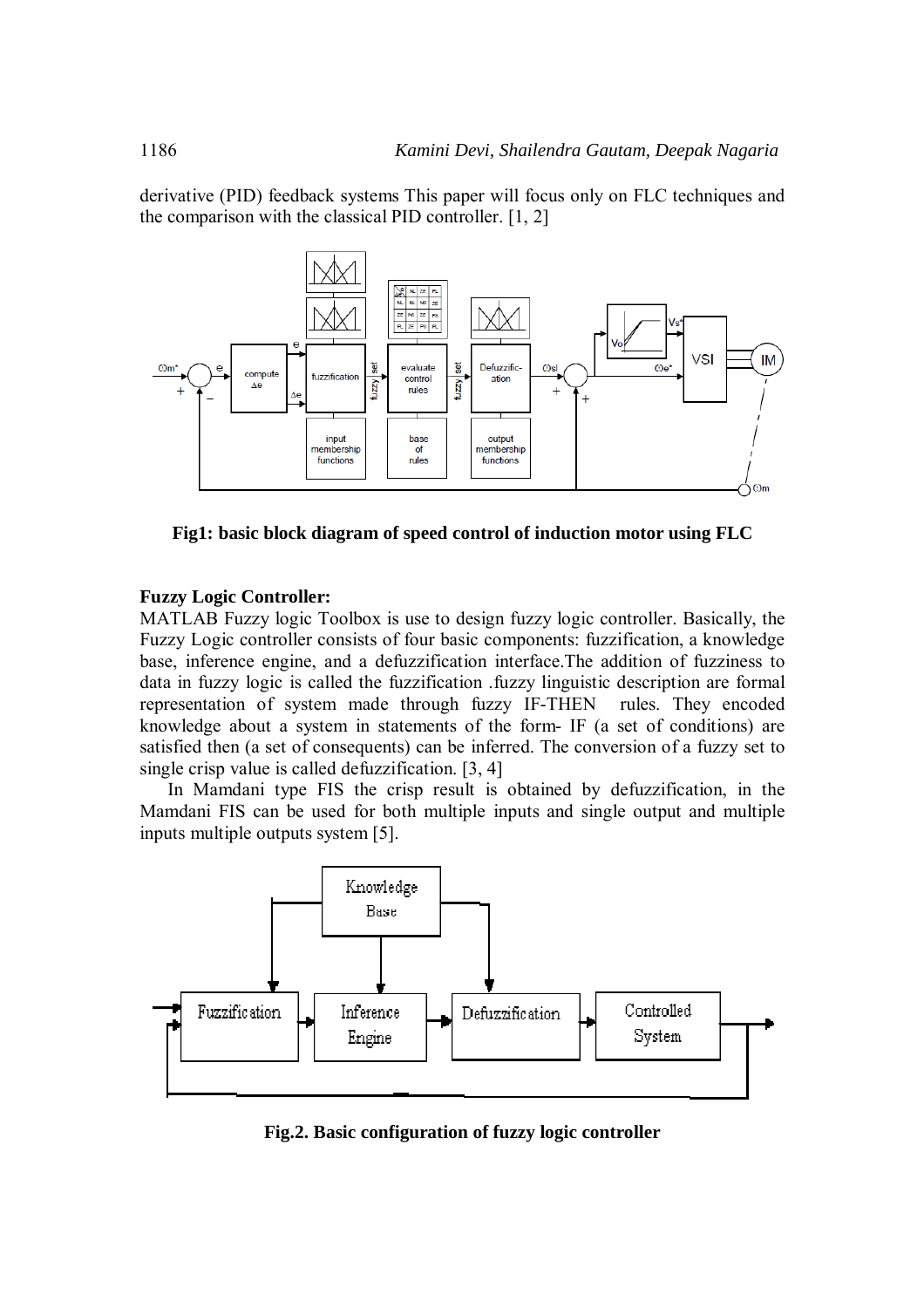### **PID Controller:**

PID controllers are composed of three basic control modes i.e. proportional mode integral mode and derivative mode. They are simple to implement and provide good performance. A PID controller does not "know" the correct output to bring the system to the set point. It moves the output in the direction which should move the process toward the set point and needs to have feedback to perform [8].

The PID controller has the following form in the time domain:

$$
u(t) = K_p e(t) + K_i \int_0^t e(t) dt + K_d \frac{de(t)}{dt}
$$
 (1)

| Proportional control | $u(t) = k_n e(t)$         |
|----------------------|---------------------------|
| Integral control     | $u(t) = k_i \int e(t) dt$ |
| Derivative control   | de(t)<br>$u(t) = k_d$     |

#### **Table1: Basic control action [8]**

## **V/F control**

The *base speed* of the induction motor is directly proportional to the supply frequency and the number of poles of the motor. Since the number of poles is fixed by design, the best way to vary the speed of the induction motor is by varying the supply frequency. The torque developed by the induction motor is directly proportional to the ratio of the applied voltage and the frequency of supply. By varying the voltage and the frequency, but keeping their ratio constant, the torque developed can be kept constant throughout the speed range. *Figure 3* shows the typical torque-speed characteristics of the induction motor, supplied directly from the main supply. *Figure 4* shows the torque-speed characteristics of the induction motor with V/F control [7]

$$
\mathcal{O}_{ag} = constant = \frac{E_{ag}}{f} = \frac{v}{f}
$$
 (2)

Where:  $V = applied voltage, f = supply frequency, E_{ag} = counter e.m.f$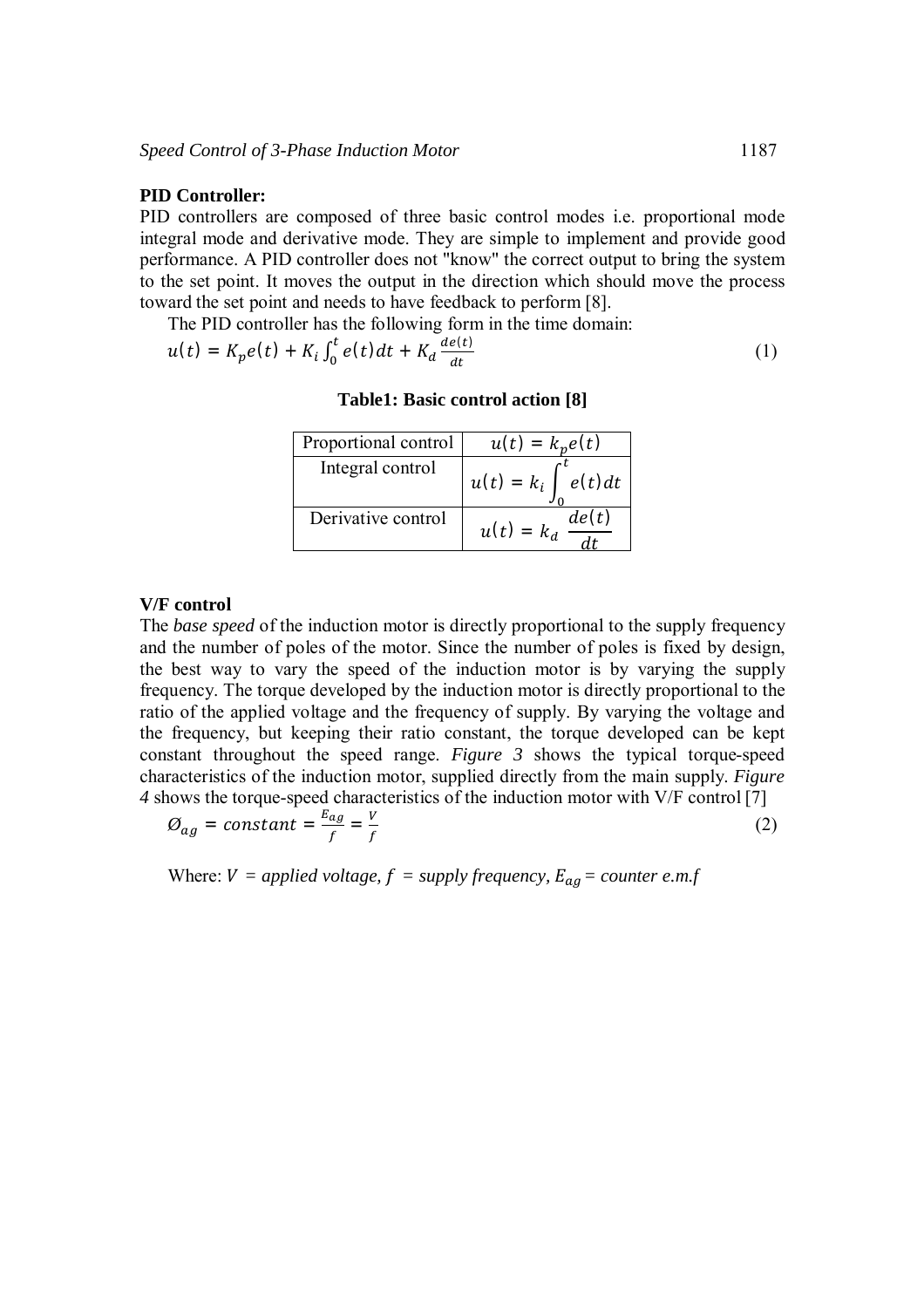

**Fig.3. Torque-speed characteristics of induction motor [7]**



**Fig.4. torque-speed characteristics of induction motor VF control [7]**

## **Induction Motor Dynamic Model**

The induction motor is modelled with Matlab/Simulink program running under three phase sinusoidal symmetrical excitation and is at vectorized form in conformity with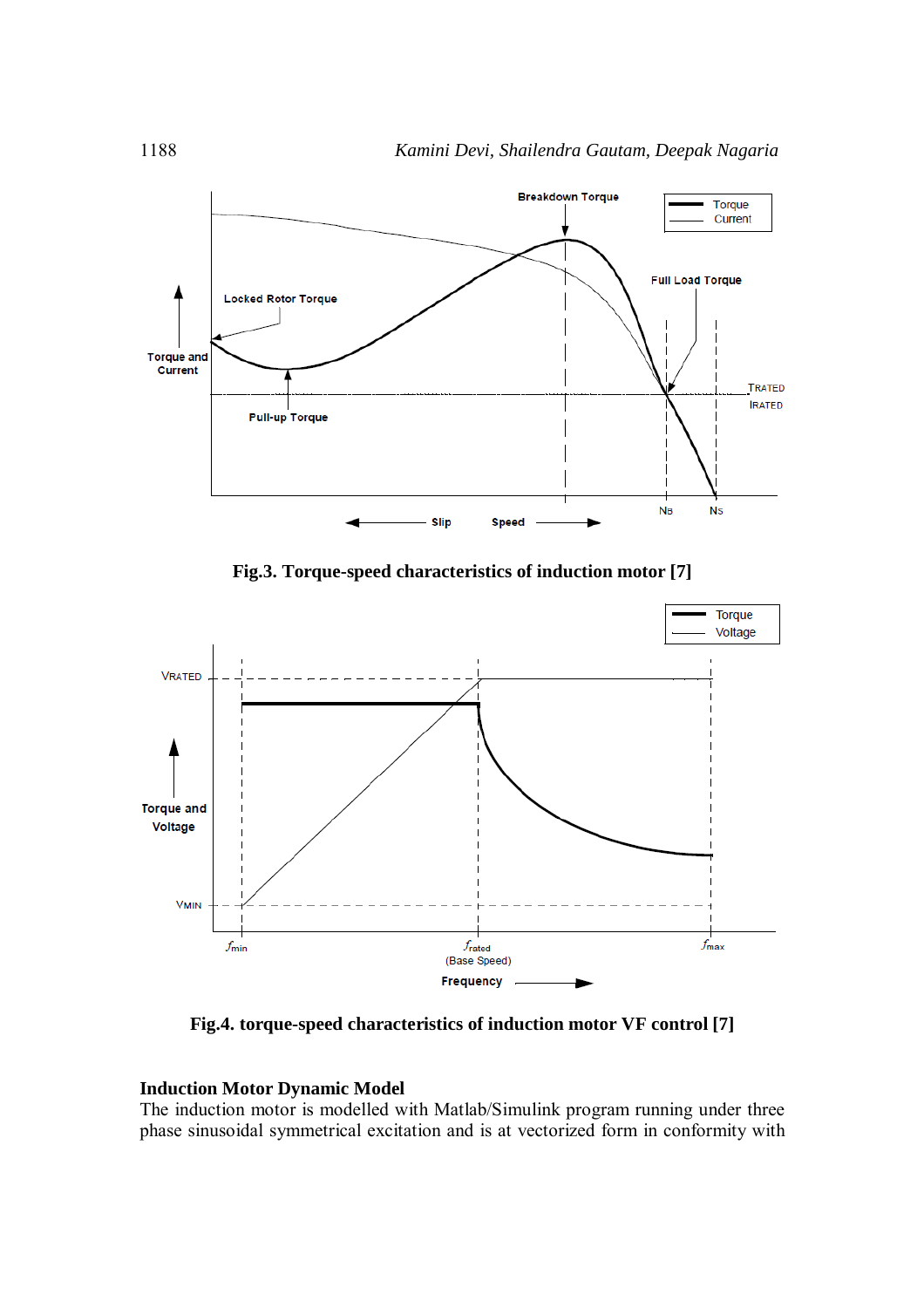state vector formulation. Synchronous frame is used where [1]  $\omega_k = \omega_m$  and theta  $k = \omega_0$ , and where:  $\omega_0$  = base frequency. (Rad/sec)  $\omega_m$  = rotor frame frequency. (Rad/sec)  $\omega_k$  = dq frame frequency. (Rad/sec)  $\omega_s$  = synchronous frame frequency. (Rad/sec)  $\lambda_s$  =stator flux,  $\lambda_r$  =rotor flux (*pu*)  $R_s$ ,  $R_r$  =stator and rotor resistance (*pu*)  $V_s$ ,  $V_r$  =stator and rotor voltage (pu)  $i_s$ ,  $i_r$  = stator and rotor current (pu)  $L_s$ ,  $L_r$  = stator and rotor inductance *(pu)*  $L_m$  = magnetizing inductance (pu)  $L_{sl}$  = stator leakage inductance (pu)  $L_{sl}$  = rotor leakage inductance (pu)  $T_e$  = electromagnetic torque (pu)  $T_L$  = load torque (pu)  $B_m$  = viscous friction coefficient. (pu) d, q=direct and quadrature axis p=number of poles  $H=$  inertia constant (s) *Operators:* ⊗ =cross product; • =dot product *Flux linkage- current relation On d axis:*  $\lambda_{sd} = L_s i_{sd} + L_m i_{rd}$  (3)  $\lambda_{rd} = L_m i_{sd} + L_r i_{rd}$  $i_{rd}$  (4) Where  $L_s = L_m + L_{sl}$  (5)

$$
L_r = L_m + L_{rl} \tag{6}
$$

On q axis:  
\n
$$
\lambda_{sq} = L_s i_{sq} + L_m i_{rq}
$$
\n
$$
\lambda_{qr} = L_m i_{qs} + L_r i_{qr}
$$
\n(7)

*Electrical system Equation*

$$
V_s = R_s i_s + \frac{1}{\omega_0} \left(\frac{d\lambda_s}{dt}\right) + \omega_k M_{(Pi/2)} \lambda_s
$$
\n(9)

$$
V_r = R_i i_r + \frac{1}{\omega_0} \left(\frac{d\lambda_r}{dt}\right) + (\omega_k - \omega_m) M_{(Pi/2)} \lambda_r
$$
\n(10)

$$
\lambda = \begin{bmatrix} \lambda_d \\ \lambda_q \end{bmatrix}, i = \begin{bmatrix} i_d \\ i_q \end{bmatrix}, M_{(Pi/2)} = \begin{bmatrix} 0 & -1 \\ 1 & 0 \end{bmatrix}
$$
\n(11)

## *Mechanical system Equations*

 $T_e = 2H \frac{d\omega_{mec}}{dt}$  $\frac{\omega_{mec}}{dt} + B_m \omega_{mec} + T_L$ (12)

$$
T_e = \lambda_s \otimes i_s = M_{(Pi_{1/2})} \lambda_s \cdot i_s \tag{13}
$$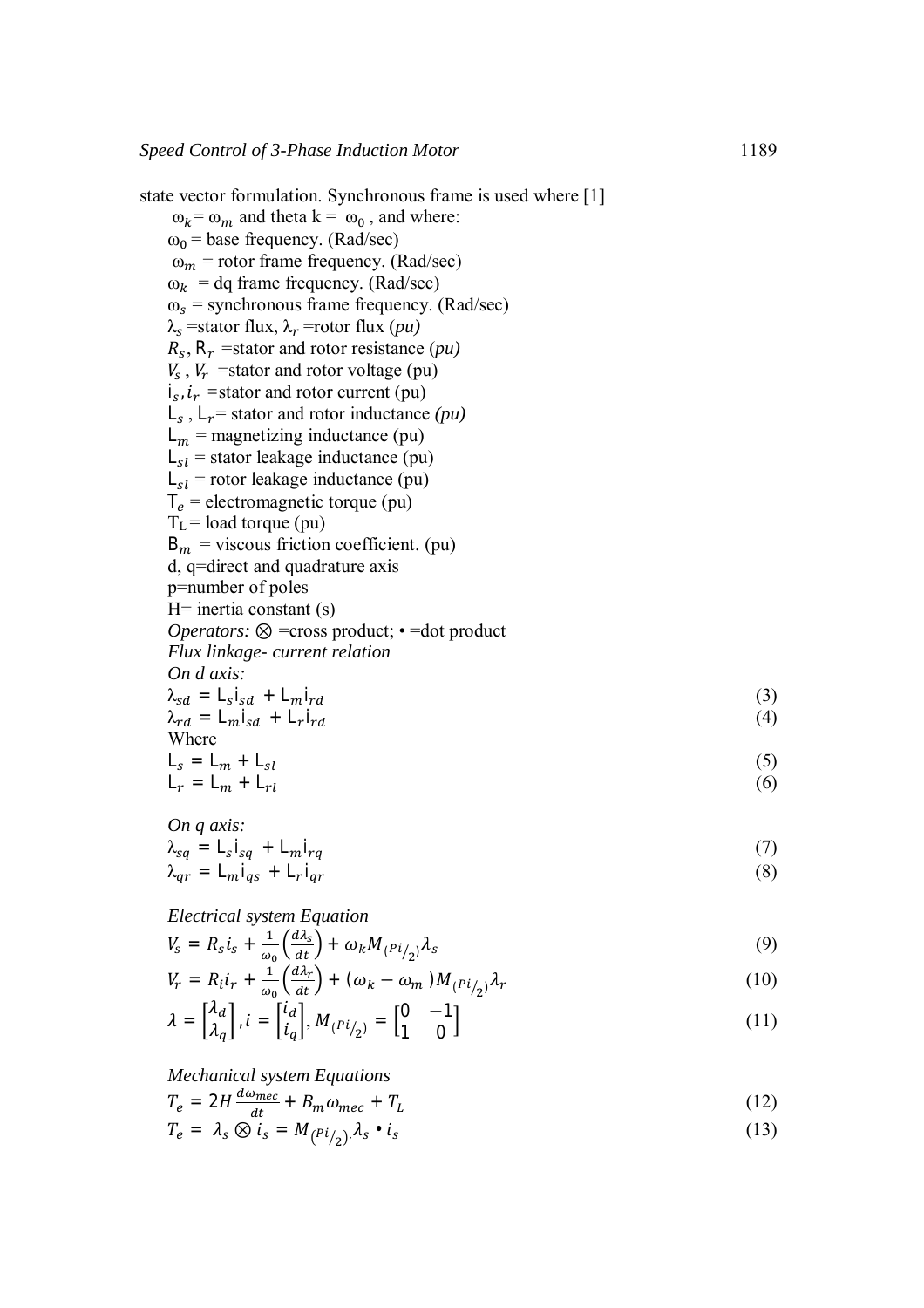$$
\omega_{mec} = \frac{2}{P} \omega_m \tag{14}
$$

## **Simulation Result**

The response of the controller will be investigated with the Matlab/Simulink*®*  simulation program, the Fuzzy logic, and SimPower Systems toolbox. [1]

# *6.1 implementation of speed control of induction motor using fuzzy logic controller*



**Fig.5.Circuit diagram of speed control of induction motor using FLC in Simulink**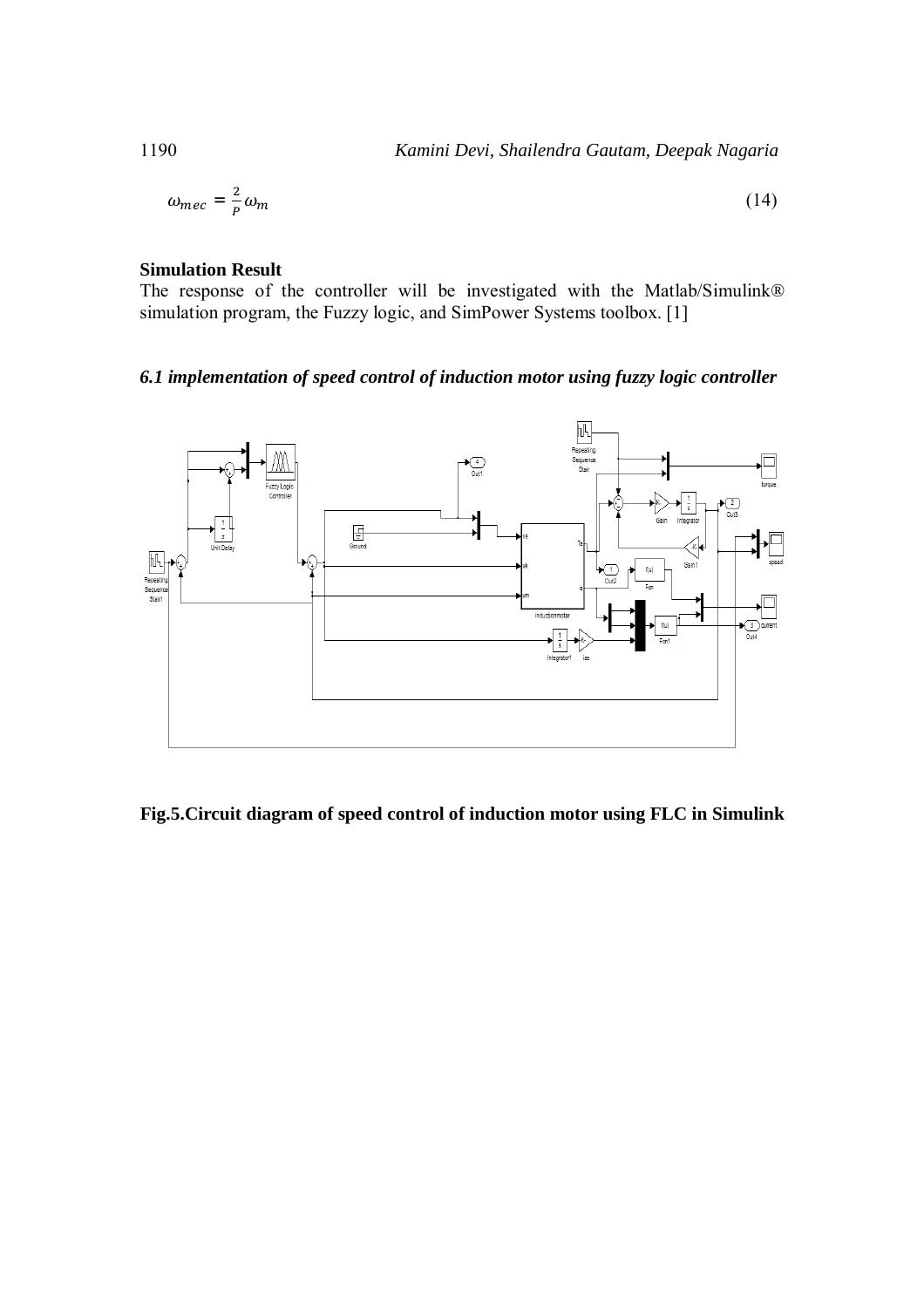

# **6.1.1** *Result of Speed, Torque and Current Characteristics of Induction Motor*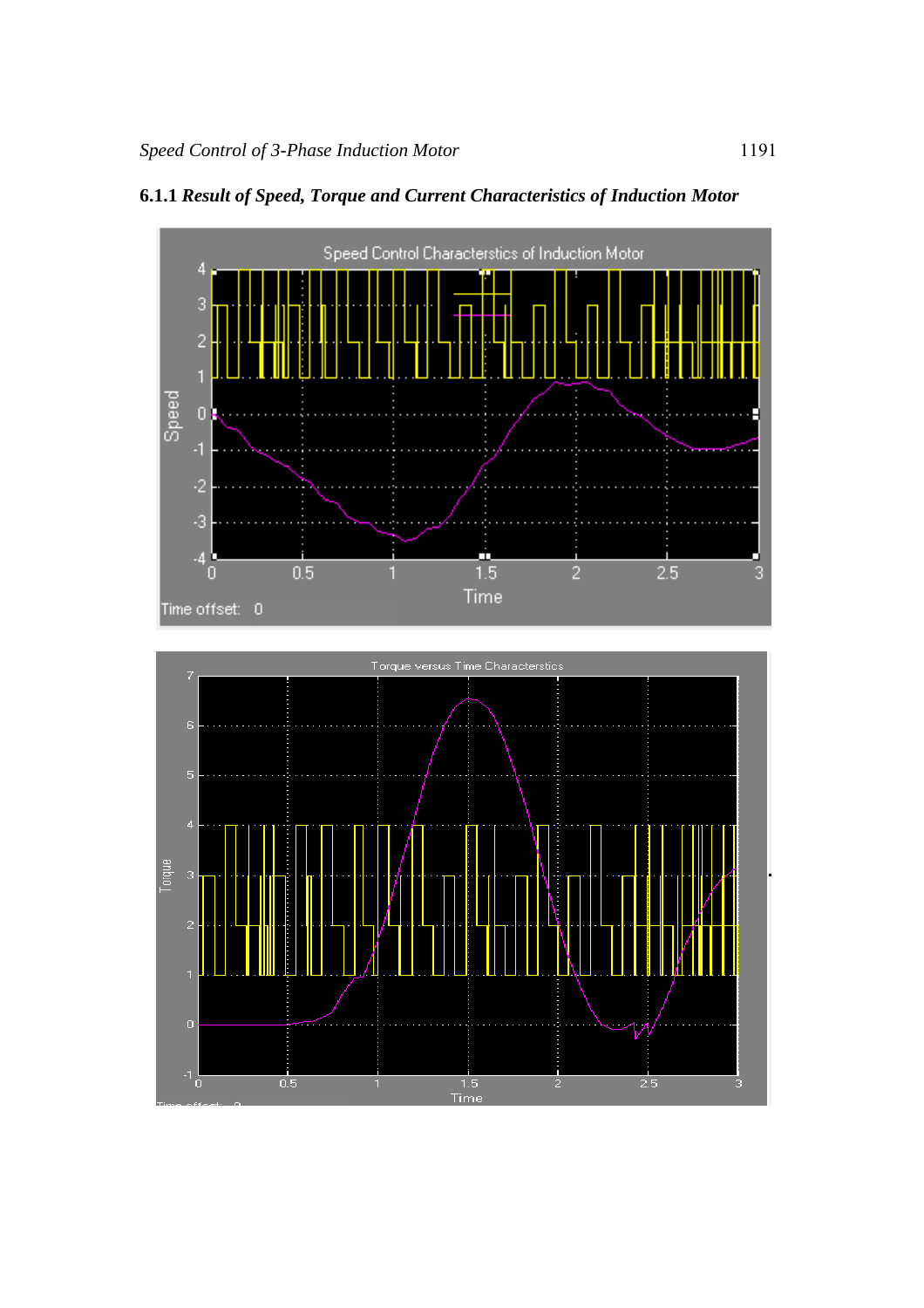

#### **Conclusion**

This paper shows that the result of fuzzy logic controller PID shows better output as compared to conventional PID. This paper shows that both simulation and experimental results confirmed that the fuzzy logic approach is feasible and can be an interesting alternative to conventional control, even when the system model is known and linear.

#### **References**

- [1] A fonso, J.L., Fonseca, J., Martins, J.S., Couto, C.A., "*Fuzzy logic techniques applied to the control of a three-phase induction motor*", Industrial Electronics, ISIE '97, Proceedings of the IEEE International Symposium on, 3, Guimaraes, Portugal, 1179-1184, (1997).
- *[2]* Bose Bimal K., "*Modern Power Electronics and AC Drives"*, Prentice Hall PTR, Upper Saddle River, (2002).
- [3] Mohd Shahrieel Mohd Aras, Eric Chee Sai Hoo, Mohd Hendra bin Hairi, Syed Najib Bin Syed Salim, Intan Azmira binti Wan Abd Razak, "*Comparison of*